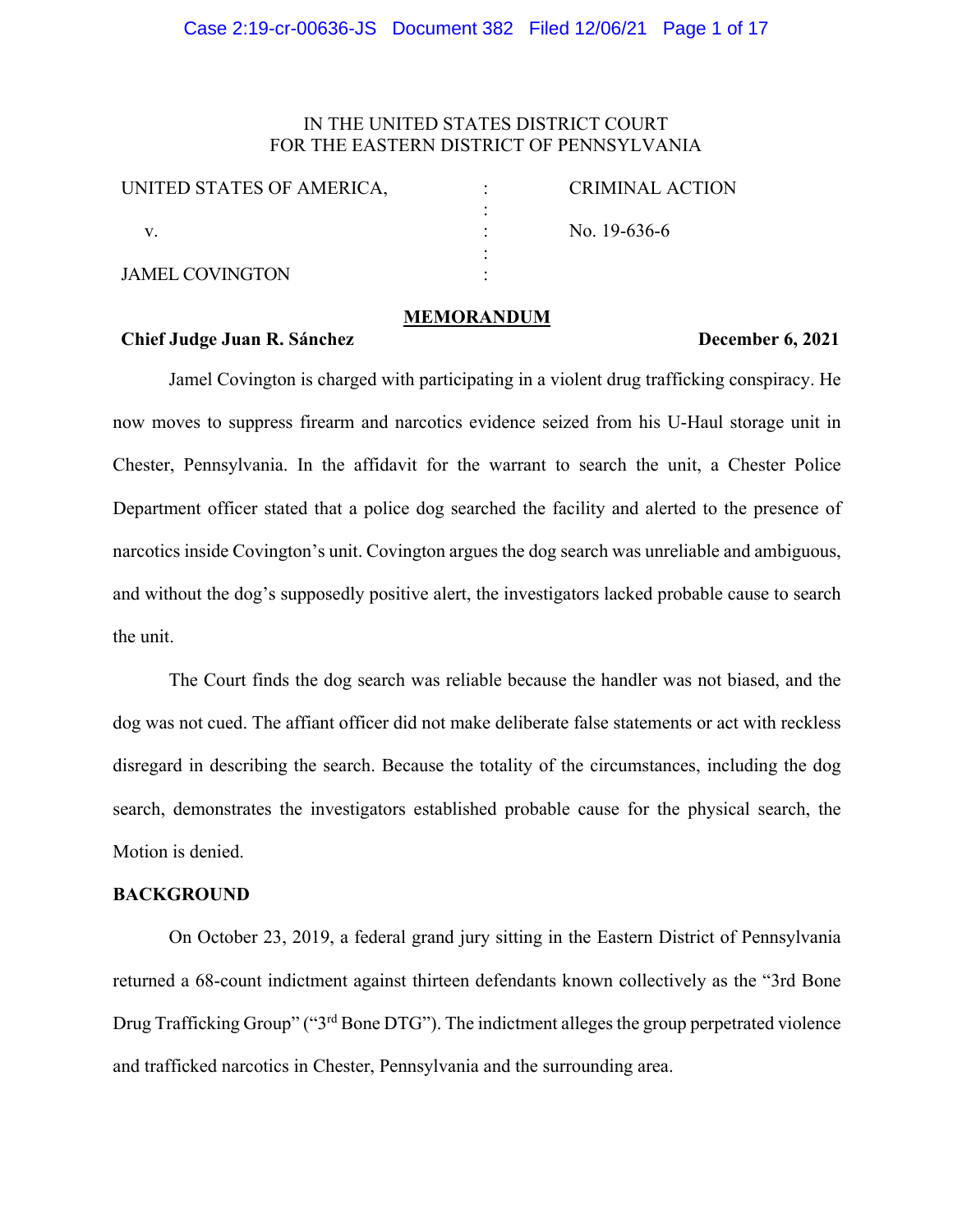#### Case 2:19-cr-00636-JS Document 382 Filed 12/06/21 Page 2 of 17

Jamel Covington is an alleged member of the 3<sup>rd</sup> Bone DTG and was charged with conspiracy to distribute 280 grams or more of cocaine base (crack), 28 grams or more of cocaine base, cocaine, fentanyl, and heroin, in violation of 21 U.S.C.  $\S$ § 846, 841(a)(1), (b)(1)(A),  $(b)(1)(B)$ , and  $(b)(1)(C)$  (Count 1); distribution and possession with intent to distribute controlled substances, in violation of 21 U.S.C. §  $841(a)(1)$ , (b)(1)(B), and (b)(1)(C) (Count 66); unlawful use of a communications facility in furtherance of a drug felony, in violation of 21 U.S.C. § 843(b) (Count 54); possession of a firearm in furtherance of a drug trafficking crime, in violation of 18 U.S.C. § 924(c)(1) (Count 67); and being a felon in possession of a firearm, in violation of 18 U.S.C. §  $922(g)(1)$  (Count 68). Many of the charges stem from the search of his storage unit, during which officers found significant quantities of narcotics and stolen firearms.

The Court held a suppression hearing on September 8–10, 2021. The Court denied the suppression motion on September 24, 2021, as this case was scheduled for trial on October 4, 2021.<sup>1</sup> Covington and the remaining defendants then entered guilty pleas. This Memorandum follows and provides the Court's findings of fact and conclusions of law.

### **FINDINGS OF FACT**

The Delaware County Drug Task Force was conducing an investigation of Jamel Covington and other alleged members of the 3<sup>rd</sup> Bone DTG in 2019. The Task Force consisted of local law enforcement officers as well as agents from the Federal Bureau of Investigation (FBI) and the Drug Enforcement Administration (DEA). In July 2019, a confidential human source (CHS) approached Chester Police Department Officer Timothy Garron—a member of the Task Force—and volunteered to assist with the investigation of Covington. The CHS was previously arrested on narcotics and firearms charges. The CHS told Task Force officers the CHS knew

<sup>1</sup> *See* Fed. R. Crim. P. 12(d).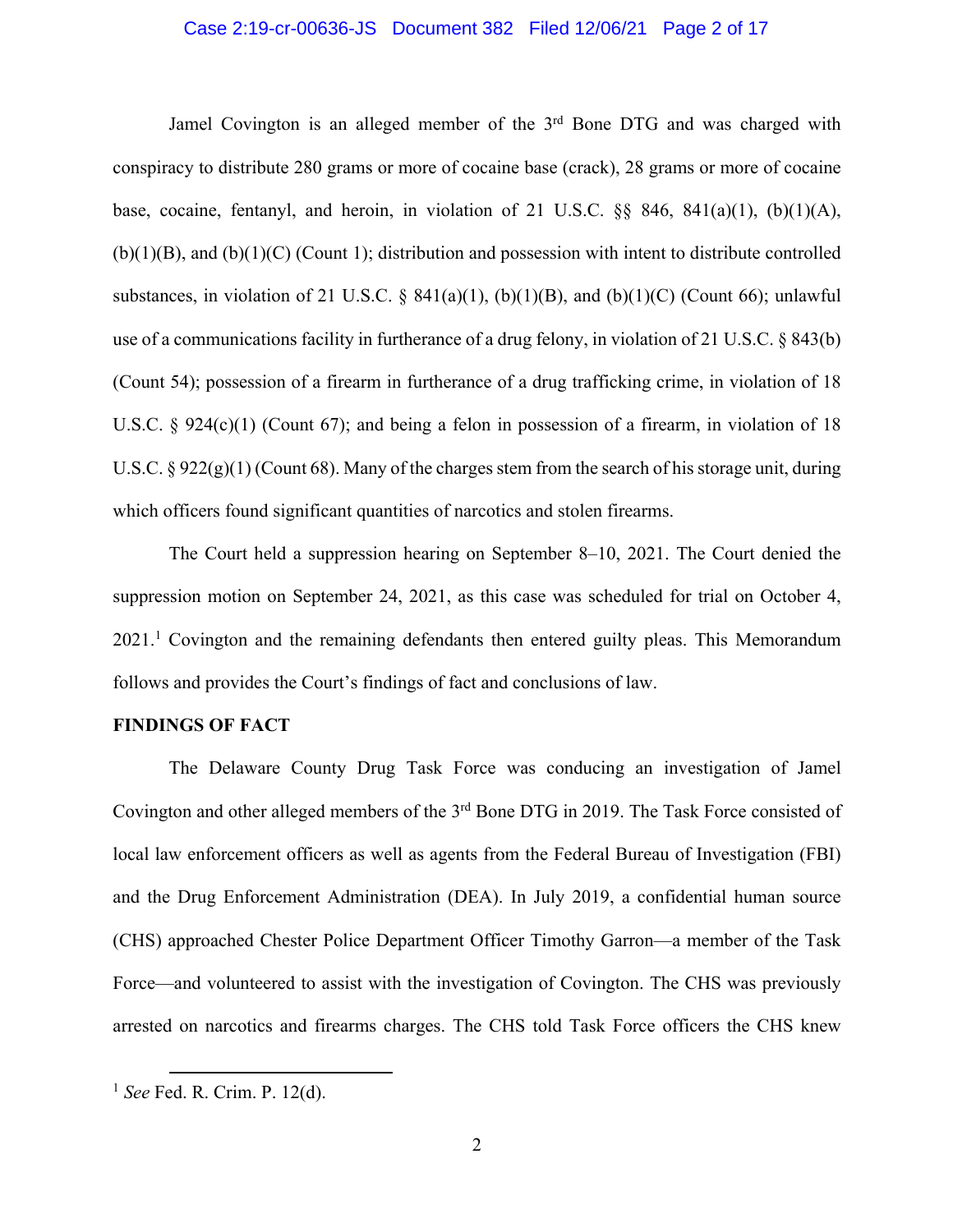#### Case 2:19-cr-00636-JS Document 382 Filed 12/06/21 Page 3 of 17

Covington was involved in trafficking large quantities of narcotics and that the CHS personally purchased ounce-level quantities of cocaine from Covington in the past. Officer Garron and the CHS planned to make a controlled purchase of narcotics from Covington.

On September 18, 2019, the CHS called Covington at approximately 11:00 a.m. to arrange the buy. The CHS informed Officer Garron that Covington agreed to sell 28 grams of cocaine for \$1,300. Covington and the CHS agreed to meet at a residence in Upper Chichester, Pennsylvania approximately one hour later to complete the sale. Officer Garron travelled with the CHS to the sale location while other Task Force investigators surveilled a residence at 1103 Weigand Street in Chester, Pennsylvania. Investigators believed Covington was present at this location that morning and frequently used the residence to distribute narcotics. *See* Tr. Day 3 22:16–23:17. Officer Garron stayed with the CHS at the Upper Chichester location while a team of investigators waited for Covington to leave 1103 Weigand Street. Other investigators were spread out in the area between the two locations. The Task Force maintained continuous surveillance on Covington through the day. 2

Covington departed 1103 Weigand Street at approximately 12:00 p.m. However, he made several unexpected stops on his way to meet the CHS in Upper Chichester.<sup>3</sup> He first drove to a residence on the 2100 block of West Second Street. Officer Garron was familiar with this location

 $2$  Officer Garron testified that he remained alongside the CHS on September 18, 2019, but that he was in constant communication with other Task Force officers who personally observed Covington with no gaps in surveillance. Tr. Day 3 24:3–24. The Task Force used a "bridge line," which is a conference call line, to communicate with each other during the operation. *Id.* The Court finds Officer Garron's testimony credible in this respect and credits his account of the surveillance operation.

<sup>&</sup>lt;sup>3</sup> Investigators expected Covington to drive directly to meet the CHS. The fact that Covington also made a series of short stops at known drug trafficking locations raised suspicion that Covington was distributing higher quantities of narcotics. *Id.* at 24:25–13.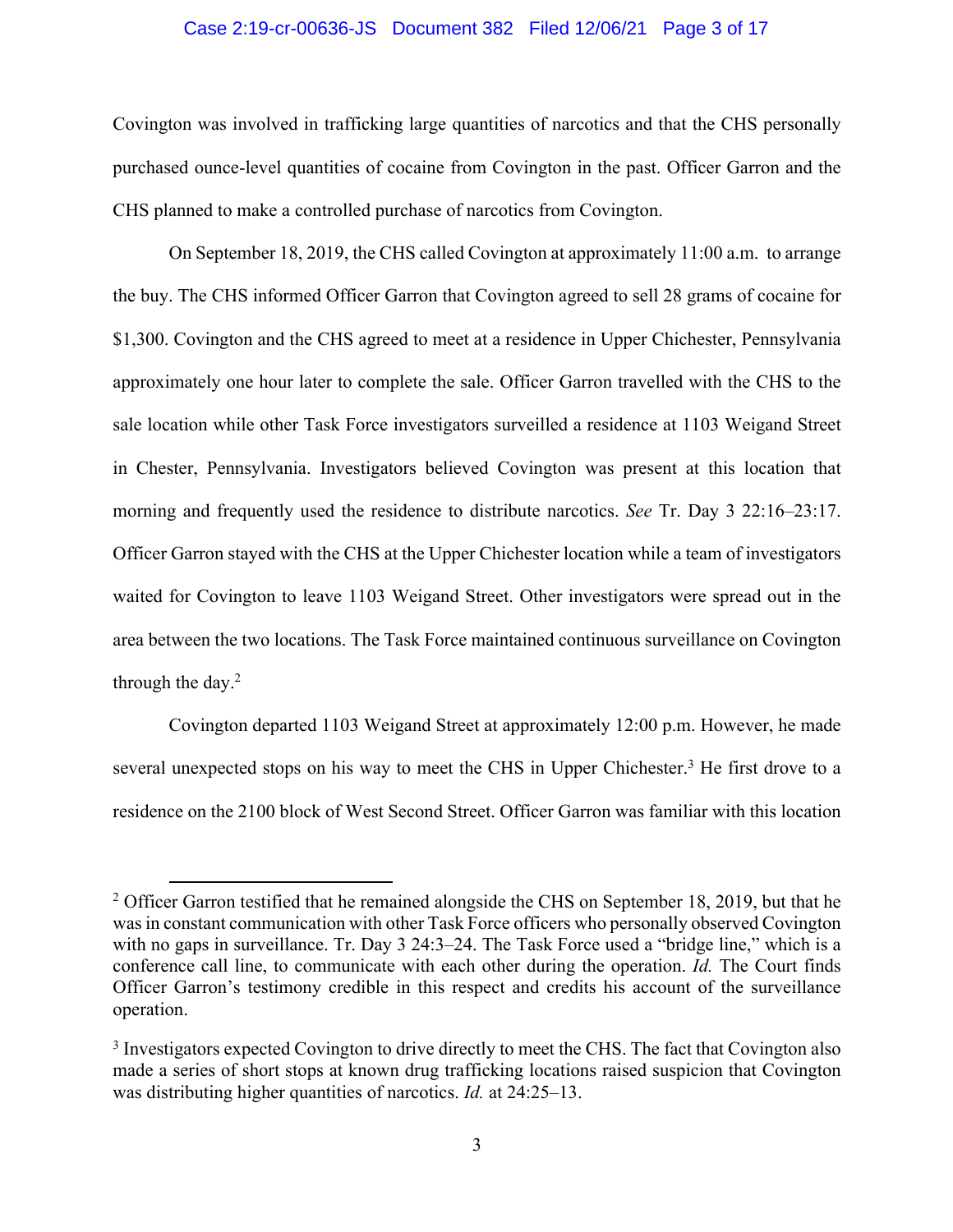#### Case 2:19-cr-00636-JS Document 382 Filed 12/06/21 Page 4 of 17

and believed Covington and other 3<sup>rd</sup> Bone DTG members used this location to traffic narcotics. *Id.* at 26:15–24. Covington left the house several minutes later.

Covington then arrived at a U-Haul storage facility at 1600 Highland Avenue, Chester, Pennsylvania. <sup>4</sup> He entered the facility and parked outside of a row of units. He unlocked a unit and went inside for several minutes.<sup>5</sup> As Covington left the facility, he called the CHS on a mobile phone and asked the CHS whether the CHS had a digital scale. Covington then made two short stops at residences in the area and went to a local sports bar for approximately one hour before arriving at the CHS's location in Upper Chichester. The CHS entered Covington's vehicle and purchased 28 grams of cocaine from Covington as planned.

Task Force investigators believed Covington was using the storage unit to store narcotics after observing the series of short stops Covington made on his way to deliver narcotics to the CHS. *See id.* at 42:9–43:7. Storage units are commonly used in drug trafficking because of their anonymity and security. *Id.* In an attempt to establish probable cause to physically search the unit, the Task Force sought a search warrant for U-Haul's customer records. Officer Garron drafted the affidavit of probable cause in which he summarized the events of the day. *See* Gov.'s Ex. 13. The warrant was issued the same day.

U-Haul's records confirmed Covington was the customer of record for U-Haul storage Unit 416. *See* Gov.'s Ex. 14. This was the unit investigators observed Covington access earlier that

<sup>&</sup>lt;sup>4</sup> The U-Haul facility is an outdoor space with rows of single-story units. The rows are separated by paved asphalt alleys large enough for customers to drive through and park directly outside their rented unit. *See* Gov.'s Ex. 6. To access a particular unit, a customer must provide a security code or use an access card at the gate. Units are rented on a month-to-month basis. Covington's unit and the other units in its row are each 10' x 15' x 10' in size. *See* Gov.'s Ex. 14.

<sup>&</sup>lt;sup>5</sup> The unit that investigators later learned to be Covington's was in a row of 35 units on one side and 49 units on the other side. *See* Gov.'s Ex. 6.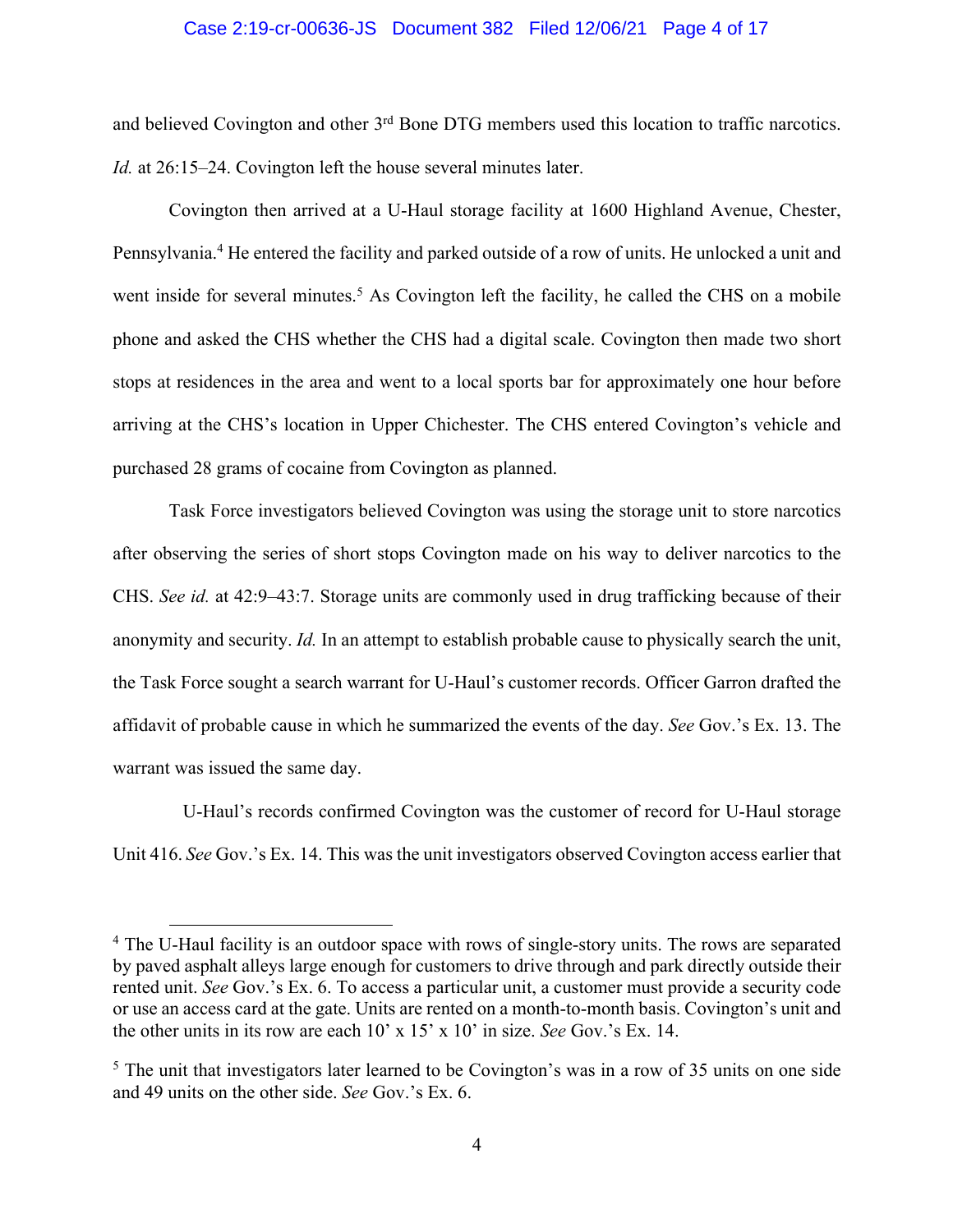#### Case 2:19-cr-00636-JS Document 382 Filed 12/06/21 Page 5 of 17

day. The investigators then decided to bring a police dog to search the area immediately outside Unit 416 before seeking a warrant to physically search that unit. The investigators contacted Chester Police Department Officer William Murphy, who arrived soon after with his police dog "Chase." Officer Murphy and Chase searched the row of units containing Units 402–416. Chase alerted for the odor of narcotics inside Unit 416.6

Officer Garron drafted an affidavit of probable cause to search Unit 414 and Unit 416. The affidavit summarized the details of the day's surveillance operation and stated U-Haul's records confirmed Covington was the customer for Unit 416. The affidavit then stated,

[A]n open air drug sniff was requested. Ofc. Murphy and his K-9 partner "Chase" arrived on location at 1600 Highland Avenue, Chester Pennsylvania 19103 to conduct an open air sniff of the storage facility. Ofc. Murphy deployed K-9 Chase where Ofc. Murphy advised that Chase indicated to the presence of narcotics from within storage Unit 416. Ofc. Murphy further advised that K-9 Chase indicated for the presence of narcotics from within Storage Unit 414 as well as 416.

Gov.'s Ex. 6, 15. The warrant was issued the same day. The investigators then searched Unit 414 and Unit 416. Inside Unit 416, investigators found approximately 150 grams of cocaine base (crack), six grams of cocaine, 100 grams of fentanyl, seven pounds of marijuana, and eleven loaded firearms, many of which were stolen. Tr. Day 3 76:17–24; *see also* Gov.'s Ex. 16.

<sup>6</sup> Officer Murphy testified that Chase did not alert on Unit 414. Tr. Day 1 214:19–20. Chase did a "little scratch" on Unit 414, but this was not an alert according to Officer Murphy. *Id.* at 199:1– 10. Officer Murphy also testified that he does not recall telling any of the other investigators that Chase alerted on Unit 414, and based on his training and experience, he would not have said this. *Id.* at 217:6–23; *id.* at 266:1–9. The Court finds this testimony credible.

However, Officer Garron testified he was told that Chase alerted on Unit 414. Tr. Day 3 68:2–69:2. Therefore, it is unclear where in the chain of communication this inaccurate fact arose. The Court's factual findings regarding Chase's search of Unit 414 are discussed below. The veracity of Officer Garron's statement that Officer Murphy told him that Chase alerted on Unit 414 is discussed in the Court's conclusions of law.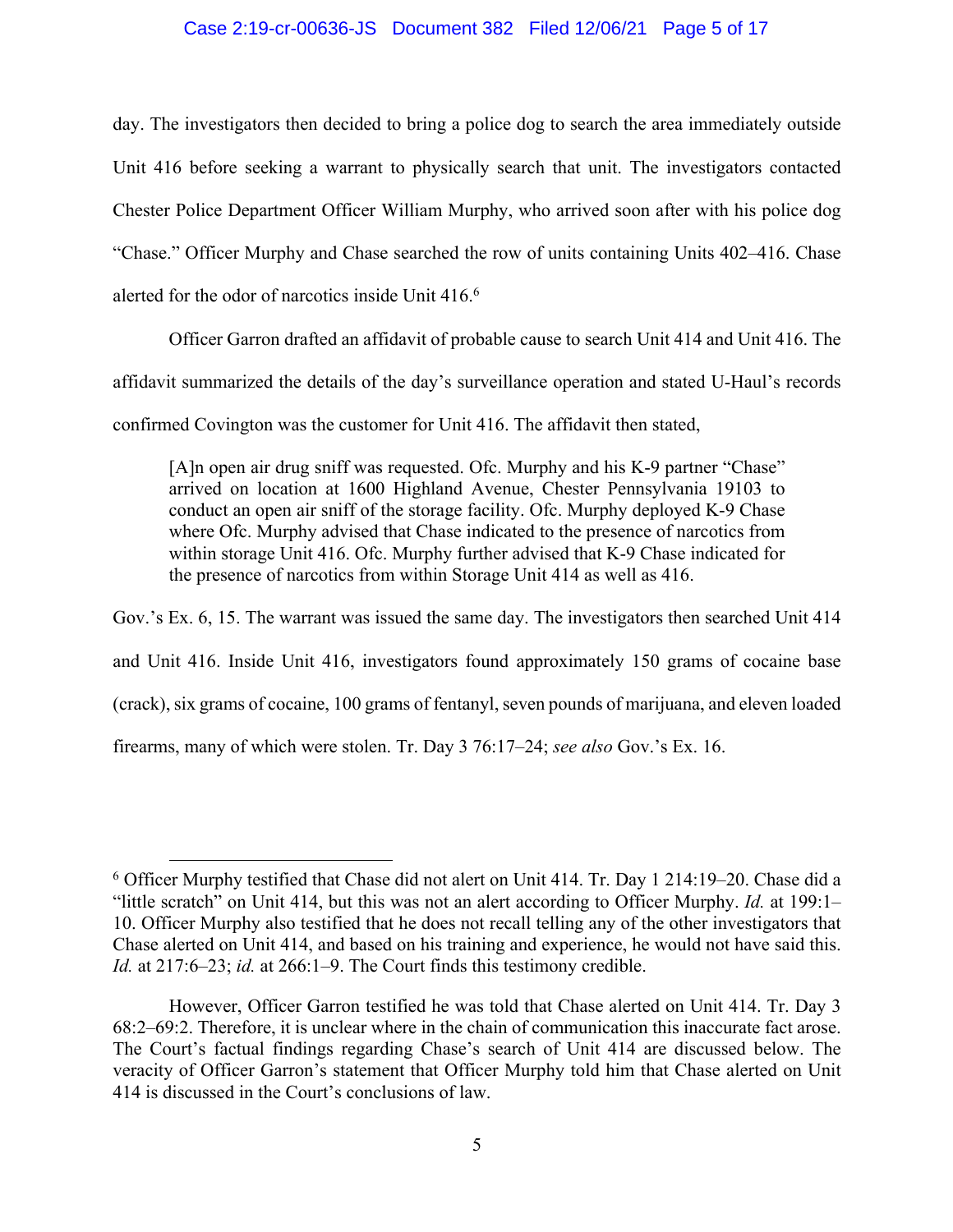#### Case 2:19-cr-00636-JS Document 382 Filed 12/06/21 Page 6 of 17

Covington challenges this affidavit on several grounds. He contends (1) Chase's training was inadequate and he was an unreliable narcotics detection dog; (2) his alerts were ambiguous; and (3) Officer Murphy was biased towards the unit that he knew was Covington's and favorably interpreted Chase's behavior as an alert towards that unit and/or cued Chase to alert at that unit.

Chase was trained and certified by the National Police Canine Association (NPCA). Officer Murphy and Chase became partners in 2011 and soon thereafter completed a six-month, full-time training program hosted by the New Castle County Police Department in Delaware. *See* Gov.'s Ex. 1. They were certified in narcotics and patrol work by the NPCA and were then re-certified annually until Chase's retirement nearly ten years later. *See* Gov.'s Ex. 3.

Another organization called the Scientific Working Group (SWG) purports to measure the highest standards for working dogs.<sup>7</sup> SWG published a comprehensive set of standards and procedures called the SWGDOG Guidelines. These guidelines cover general working dog training principles as well as training protocols in specific areas such as narcotics detection. Def.'s Ex. 4, 5. They provide rigorous procedures for training, certification, and documentation "pertaining to all canine disciplines." Def.'s Ex. 4

The SWGDOG Guidelines are unquestionably more demanding than the NPCA training program. They are also more academic and research oriented. The NPCA, by contrast, is more

<sup>7</sup> Dr. Mary Cablk of Detection Science Solutions, LLC testified for Covington. Dr. Cablk is affiliated with SWG and offered her opinion that (1) The National Police Canine Association (NPCA) protocols do not meet best practices for police dog training, certification, and documentation, and SWGDOG Guidelines are the true representation of best practices; (2) Chase's NPCA training did not meet best practices and his search was therefore unreliable; and (3) Officer Murphy knew which units were being targeted and thus, his bias influenced Chase's alert. *See*  Def.'s Ex. 1.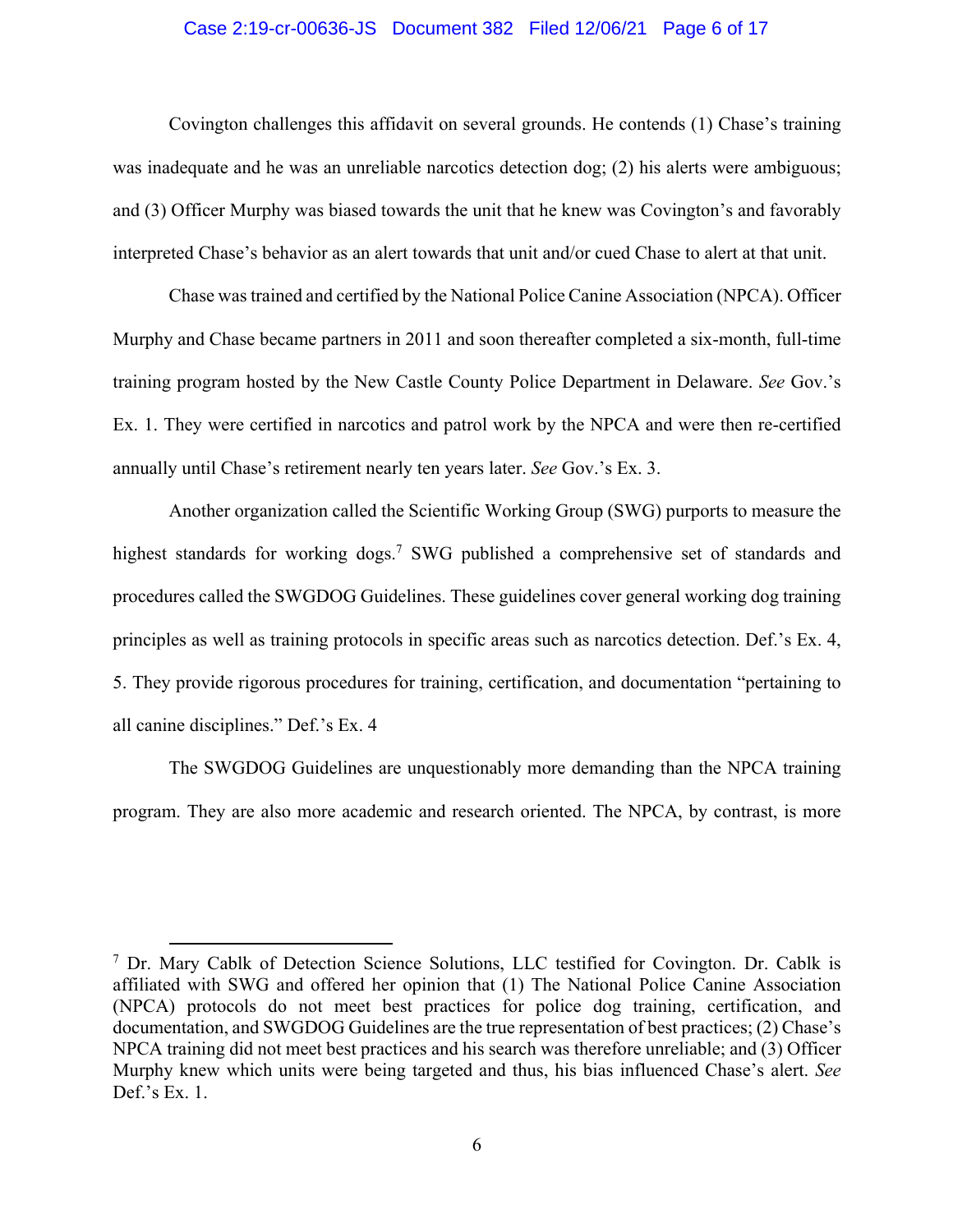### Case 2:19-cr-00636-JS Document 382 Filed 12/06/21 Page 7 of 17

concerned with actual training for on-the-ground law enforcement.8 The NPCA was established precisely because the SWGDOG Guidelines caused dogs and handlers to spend less time in training and in the field. While the SWGDOG Guidelines are more rigorous than NPCA's,<sup>9</sup> NPCA's training created workable, trustworthy, and consistent results in a practicable way.10 The NPCA's approach is more concerned with regularly exposing dogs to real-life scenarios that they may encounter in the field. The NPCA also has a proven track record of producing reliable and accurate police dogs. Tr. Day 3 Afternoon 77:20–78:1; *id.* at 118:14–120:24. Chase's NPCA training was therefore sufficient.

Chase was also experienced. Chase spent approximately 80% of his time on duty in narcotics investigations with Officer Murphy. He was trained to detect heroin, methamphetamines,

<sup>8</sup> The Government offered Pasadena Police Department Sergeant (Ret.) Terry Anderson as an expert witness in the field of police dog training and operation. *See* Gov.'s Ex. 11.

<sup>9</sup> For example, SWGDOG requires "double blind" testing—where neither the handler nor the dog knows where the target odor is hidden. Tr. Day 2 Morning 12:11–14:3. SWGDOG Guidelines also require dogs train with a comprehensive list of drugs of a minimum potency and quantity from verified sources. *See* Def.'s Ex. 5. SWGDOG also has rigorous requirements for documentation. *See* Def. Ex. 4.

 $10$  Sergeant Anderson testified that routine training and exposure is more important in dog training and unnecessarily high standards like those propagated by SWG actually detract from a dog's time in training and in the field. *See* Tr. Day 2 Afternoon 82:4–14. For example, double-blind training requires more handlers, personnel, and space. *Id.* at 90:1–11. While organizations should strive to employ double-blind training where possible, requiring it in every instance is unrealistic and will necessarily limit a dog's exposure to different training scenarios. *Id.* at 124:14–125:13. The NPCA also recognizes that many law enforcement agencies do not have access to particular drugs in sufficient quantities or potency. One police department, for example, may have excess quantities of heroin because that community is particularly affected by that drug. A dog in that department may train more frequently with heroin rather than methamphetamines, for example. The fact that the dog is not certified to detect methamphetamine should have no bearing on its demonstrated and certified ability to detect heroin. *Id.* at 123:17–124:3; *id.* at 116:20–117:5. Finally, despite the differences between the NPCA and SWGDOG's documentation requirements, the NPCA's requirements adequately document the dog's history of training. *Id.* at 113:11–20; *see also* Gov.'s Ex. 1, 5.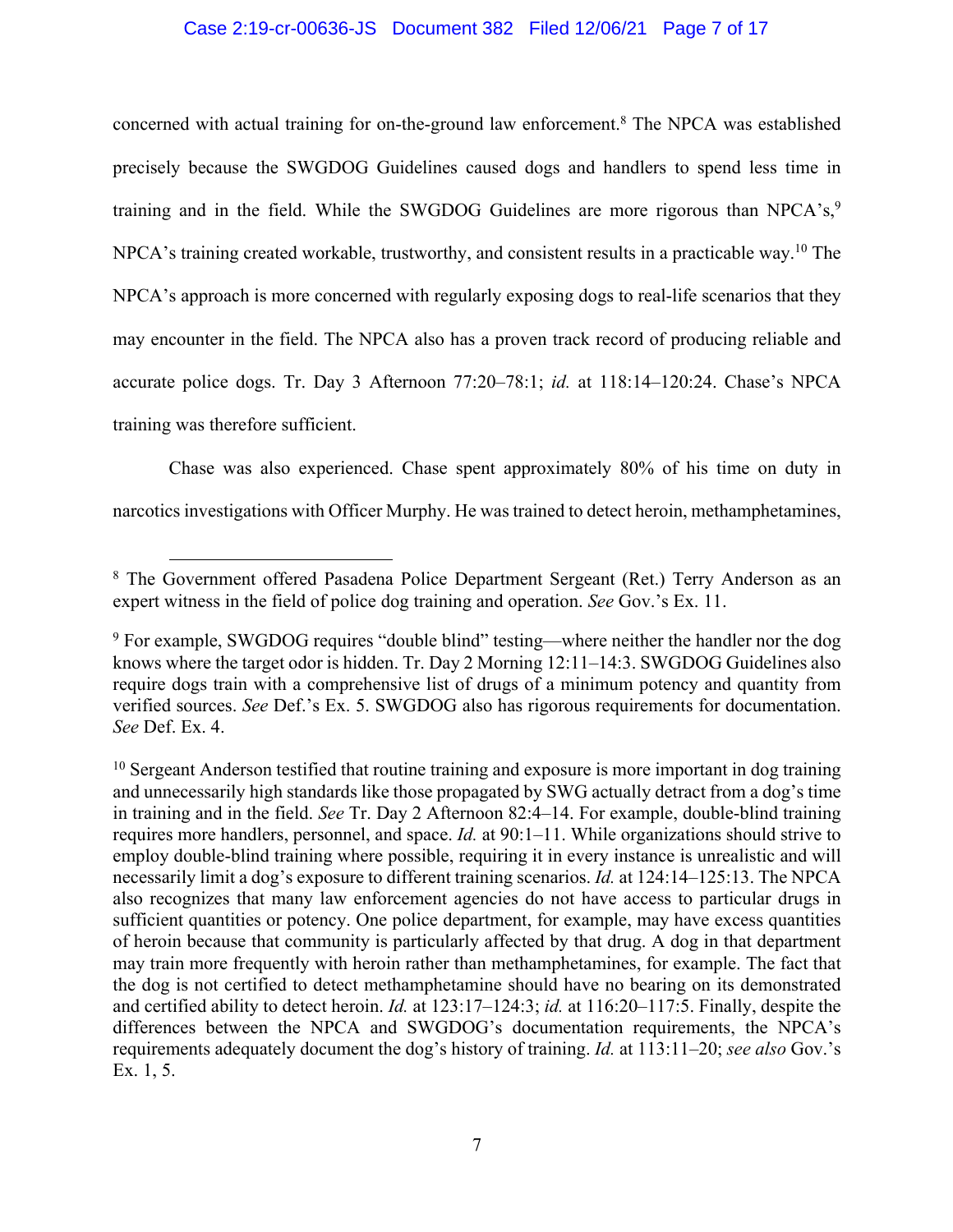#### Case 2:19-cr-00636-JS Document 382 Filed 12/06/21 Page 8 of 17

cocaine, and marijuana. Chase's search of the U-Haul facility on September 18, 2019, was an "area search," in which Chase was tasked with detecting the odor of narcotics in the area where Officer Murphy commanded him to search. Officer Murphy and Chase developed a consistent procedure for these area searches. Officer Murphy would signal to Chase that they were beginning a search. Officer Murphy's operative command for this was "find seek." Officer Murphy would then let Chase lead the way and follow any target odors. Officer Murphy would repeatedly issue the "find seek" command as Chase followed his nose. Officer Murphy would allow Chase some liberty to follow any detected odors, but Officer Murphy would use leash corrections and verbal commands to maintain control over Chase and out of fear for Chase's safety. When Chase alerted for narcotics, Officer Murphy would reward the behavior by throwing Chase a toy, indicating the search was over and Chase had completed the mission. This was Officer Murphy and Chase's typical search procedure developed in training and practiced in the field. At the time of the search in this case, Officer Murphy and Chase had been partners for approximately eight years.

While objectivity in "alert behavior" is important, police dogs have different ways of notifying their handler that they sense narcotics. Tr. Day 1 120:7–11. Chase was an "aggressive alerter," meaning he communicated to his handler that he was "in odor" of narcotics by making an affirmative gesture. *Id.* at 120:21–121:3. More specifically, Chase would aggressively scratch with his front paws at the area in which he smelled the highest concentration of an odor he was trained to detect. *Id.* at 120:12–17. "Passive alerters," by contrast, simply freeze when they smell target odors and stare in the direction of the detected odor. *Id.* at 120:18–20. Whether a police dog is an aggressive or passive alerter is a trained behavior and has nothing to do with the dog's reliability. Instead, the handler must be trained to recognize the dog's alert behavior and handle the dog accordingly. *Id.* at 221:1–18. While police dogs and their handlers should strive for an objectively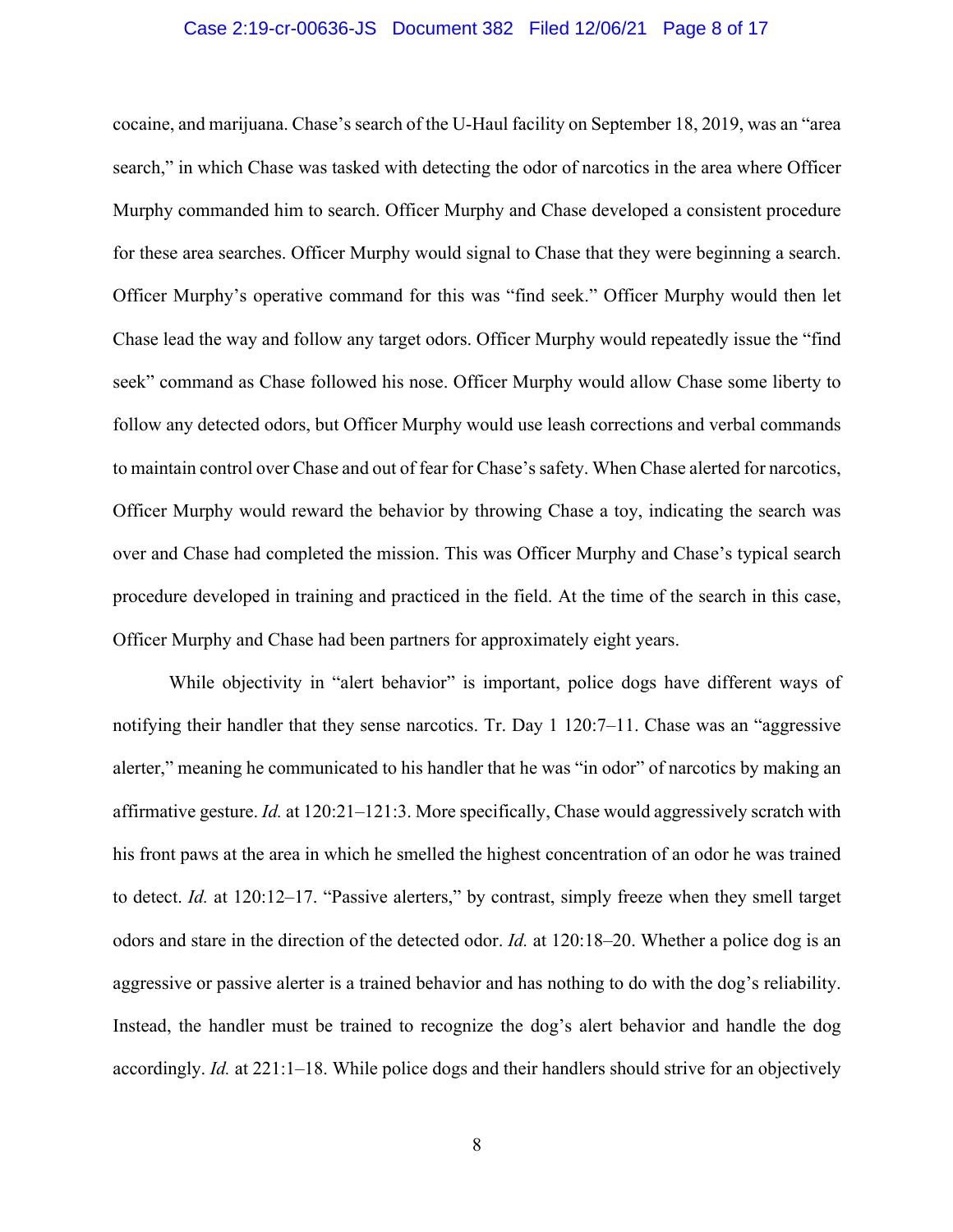#### Case 2:19-cr-00636-JS Document 382 Filed 12/06/21 Page 9 of 17

clear alert methodology, there is an unavoidable degree of subjectivity and interpretation involved in odor detection. *See id.* at 222:14–22.

Officer Murphy was not biased and did not cue Chase to alert on Unit 416 during the search in this case.<sup>11</sup> Officer Murphy and Chase were tasked with searching a row of units.<sup>12</sup> This row contained every even-numbered unit between Unit 402 and Unit 470. *See* Gov.'s Ex. 6. Each unit directly abuts the units on either side; there are no gaps between units. Covington's unit, Unit 416, was therefore the eighth unit in the row.

Officer Murphy and Chase began the search in an area just before Unit 402.<sup>13</sup> Officer Murphy began by repeating the "find seek" command. *See* Vid. 0:00-0:05. Chase walked past the first four units, Units 402, 404, 406, and 408. *Id.* at 0:00-0:12. He gave no indication of an alert, although he did smell each unit. When Chase approached the fifth unit, Unit 410, he was ahead of Officer Murphy and the leash was taut. *Id.* at 0:12. Officer Murphy then issued another "find seek" command in a stern tone to retain control over the dog.<sup>14</sup> *Id.* Officer Murphy can also be heard saying "hey!" and "slow down!" *Id.* at 0:15. Chase then circled back beside Officer Murphy's hip outside Unit 410. In the video, this unit is the last of the orange doors. *See* Gov.'s Ex. 16. Unit 412

<sup>&</sup>lt;sup>11</sup> The Court credits Sergeant Anderson's opinion regarding Chase's search of the U-Haul facility. The Court is also led to its conclusion because of Sergeant Anderson's experience in on-the-ground law enforcement as contrasted with Dr. Cablk's experience, which is extensive, but noticeably more academic and research oriented. *See* Tr. Day 2 Afternoon 77:20–85:12; *id.* at 28:24–32:21.

 $12$  Although the search ended when Chase alerted on Unit 416, the video footage shows there was a car parked outside Unit 420 and Unit 422. It is likely, therefore, that Officer Murphy believed the targeted unit was between Unit 402 and Unit 422.

<sup>&</sup>lt;sup>13</sup> The Court's findings as to the search are based largely on video evidence of the search.

<sup>&</sup>lt;sup>14</sup> Officer Murphy and both expert witnesses testified that it is frequently necessary to bring the dog under control by issuing verbal commands. The Court credits the witnesses' testimony on this point.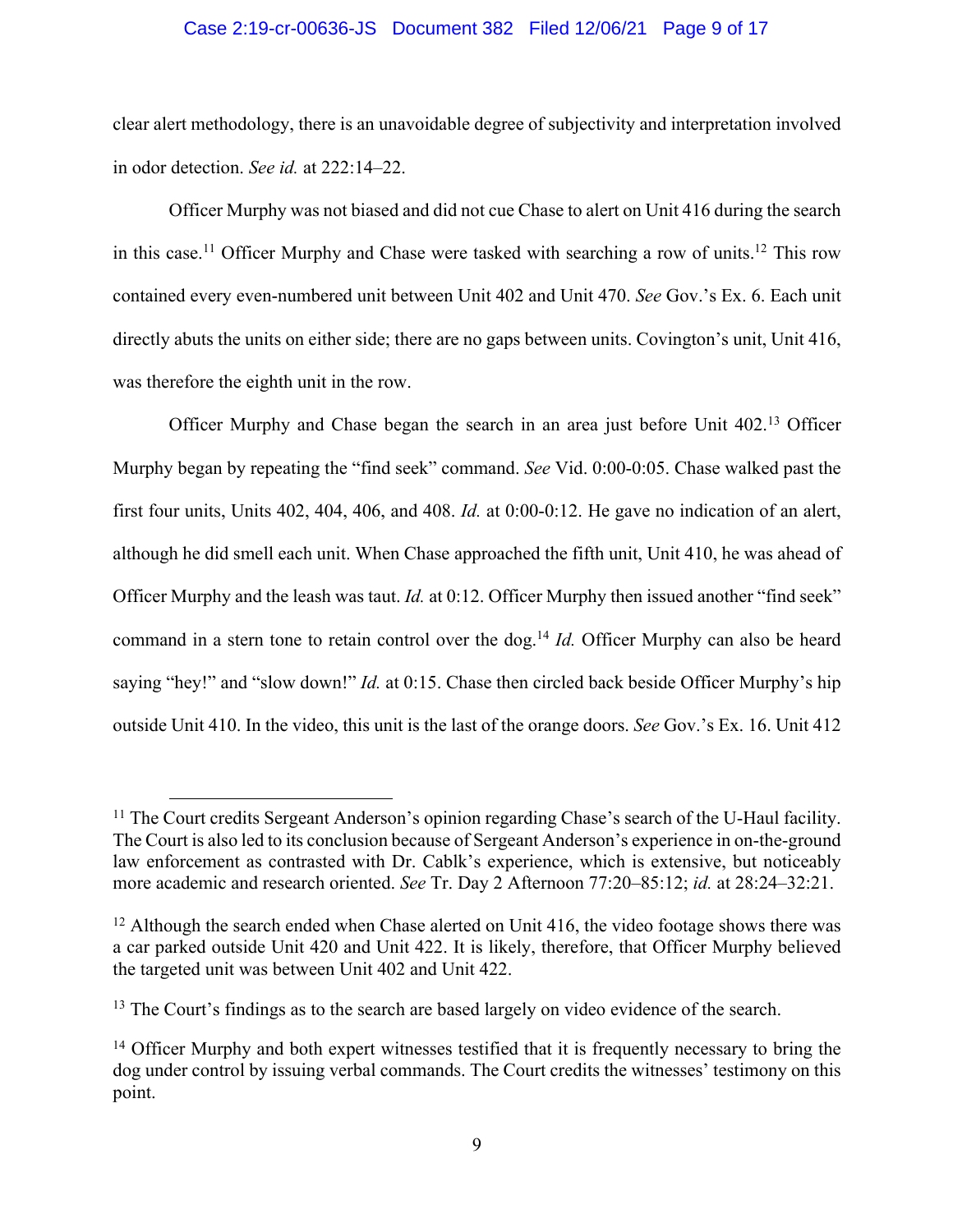#### Case 2:19-cr-00636-JS Document 382 Filed 12/06/21 Page 10 of 17

is the first of the blue doors. *Id.* While heeding Officer Murphy's correction, however, Chase continued to search in a crouched position with his nose low to the ground. Officer Murphy and Chase then continued the search with Chase on a shorter leash.15

Until this point, Chase had smelled the perimeter of each unit as he proceeded down the row. Officer Murphy issued another "find, seek" command outside Unit 412. *Id.* at 0:17 Officer Murphy also tapped on the door of Unit 412. *Id.* at 0:18-0:19 Chase thoroughly smelled the perimeter of Unit 412 but did not alert. *Id.* at 0:19.

As Chase approached Unit 414, he pulled the leash to its full length and lunged ahead of Officer Murphy. *Id.* at 0:22. He remained close to the wall of units but skipped Unit 414. Chase rushed to the near edge of Unit 416 and then to the far edge. *Id.* at 0:23-0:24. Officer Murphy issued another "find seek" command in a neutral tone. *Id.* at 0:24. Chase paused and turned his head and shoulders down the row of unsearched units. *Id.* He then returned his attention to the corner of unit 416, jumped to his hind legs and aggressively scratched on the door of Unit 416. *Id.* at 0:25. This was a clear and unequivocal alert.

In the moments immediately before Chase alerted on Unit 416, the leash was slackened, meaning Officer Murphy was not pulling or correcting Chase at that moment. Officer Murphy also did not verbally cue or correct Chase. By contrast, Officer Murphy had corrected Chase earlier in the search using the leash and verbal commands, but he did not do so in the moments before Chase alerted on Unit 416.

<sup>&</sup>lt;sup>15</sup> Officer Murphy and both expert witnesses testified that dogs may be trained to conduct searches off the leash, and doing so has little effect on their reliability, so long as the handler can interpret the dog's alert. Officer Murphy also testified that he rarely let Chase off the leash in an urban environment like the City of Chester out of concern for the dog's safety. Officer Murphy and Chase frequently performed searches in situations that would be extremely dangerous for a dog to be off leash, such as a traffic stop on the side of a busy road. The Court credits this testimony and finds the fact that Chase was on a leash has no bearing on the reliability of the search.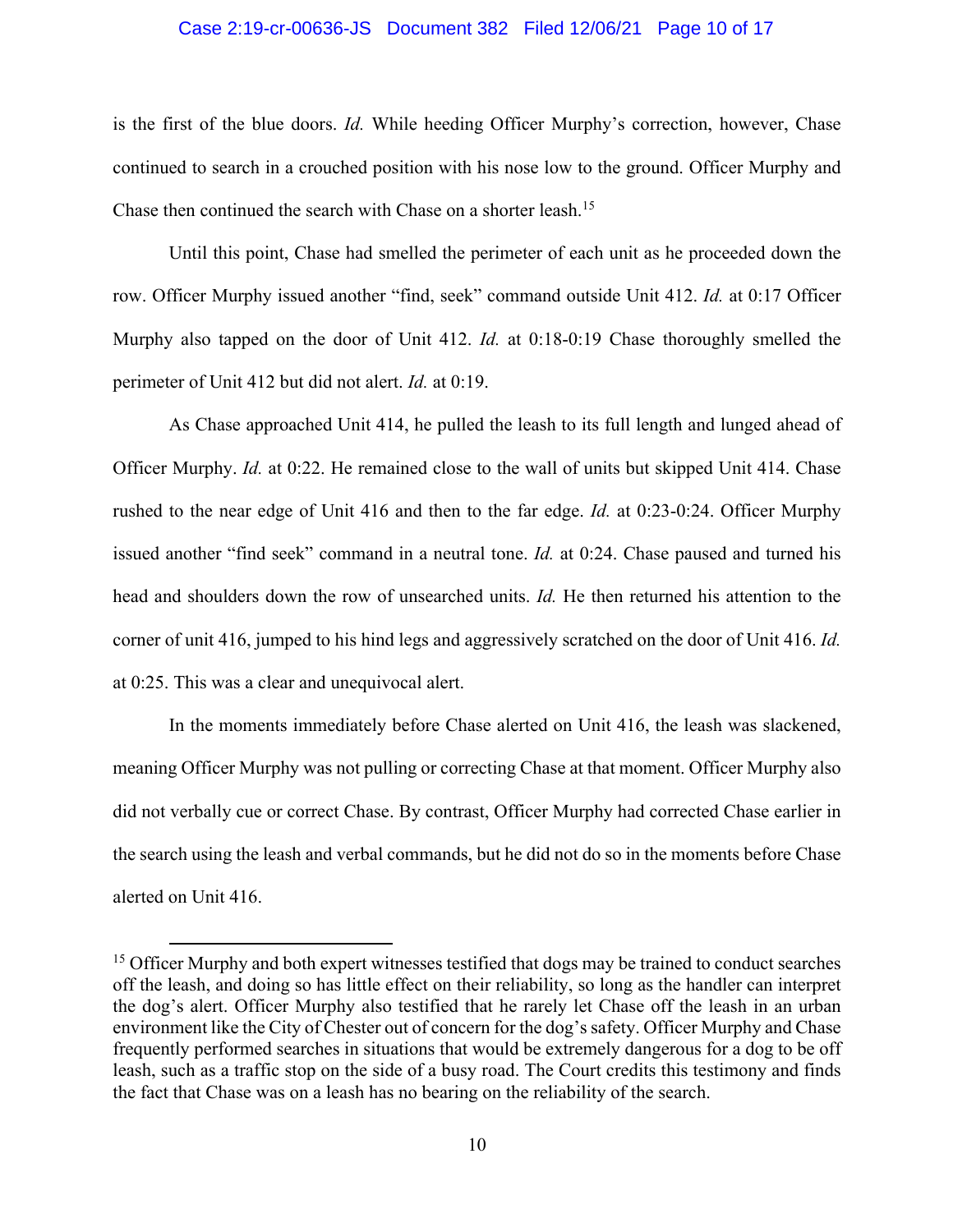#### Case 2:19-cr-00636-JS Document 382 Filed 12/06/21 Page 11 of 17

At this point, Officer Murphy had not yet rewarded Chase with the toy. Chase therefore continued to search where he detected narcotics. Officer Murphy then bent over slightly and pointed to the left corner of Unit 414. *Id.* at 0:27. Chase scratched on the door but in a much less vigorous fashion than his alert on Unit 416. *Id.* at 0:28. Chase turned his attention towards Officer Murphy and rushed back to the same corner of Unit 416 and alerted in the same emphatic fashion. *Id.* at 0:29-0:34. Officer Murphy then threw Chase the toy and said, "good boy." *Id.* at 0:34-0:37. This concluded the search.

Covington claims Chase's ambiguous behavior between Unit 416 and Unit 414 means his alert on Unit 416 was invalid. The scratch on Unit 414, however, does nothing to invalidate Chase's alert. Chase was trained to recognize his toy as a reward for finding odors and a sign that his job was complete. Tr. Day 1 122:1–19; *id.* at 144:14–18. This is a regular part of dog training. Officer Murphy did not immediately reward Chase after his alert on Unit 416, even though Chase looked to Officer Murphy, which he had not done prior to that point.<sup>16</sup> Chase therefore continued to search the areas where he smelled narcotics. It is not uncommon for odors to travel through the air, which explains why Chase then scratched on Unit 414 before going back to alert on Unit 416 a second time.17 In the moments after Chase's first alert on Unit 416—but before Officer Murphy threw the toy—Chase was simply continuing to communicate that he smelled narcotics. Tr. Day 1 198:9–199:5. This is consistent with the established search procedure. *Id.* at 144:9–145:9. Chase's

<sup>&</sup>lt;sup>16</sup> Officer Murphy testified he did not know how many units were being targeted. Tr. Day 1 216:9– 10. It was his standard practice to not reward Chase until he was satisfied that Chase had searched every potential source of odor. Tr. Day 1 144:9–145:9. Officer Murphy would normally want Chase to search all nearby rooms, or in this case, storage lockers. *Id.*

<sup>&</sup>lt;sup>17</sup> No contraband was found in Unit 414. The Court credits Sergeant Anderson's testimony that odors often flow in the wind and, although Chase initially alerted in the most concentrated odor of drugs, his subsequent alert was simply the area in which smelled the highest concentration of drugs at that moment. Tr. Day 2 Afternoon 68:9–70:4.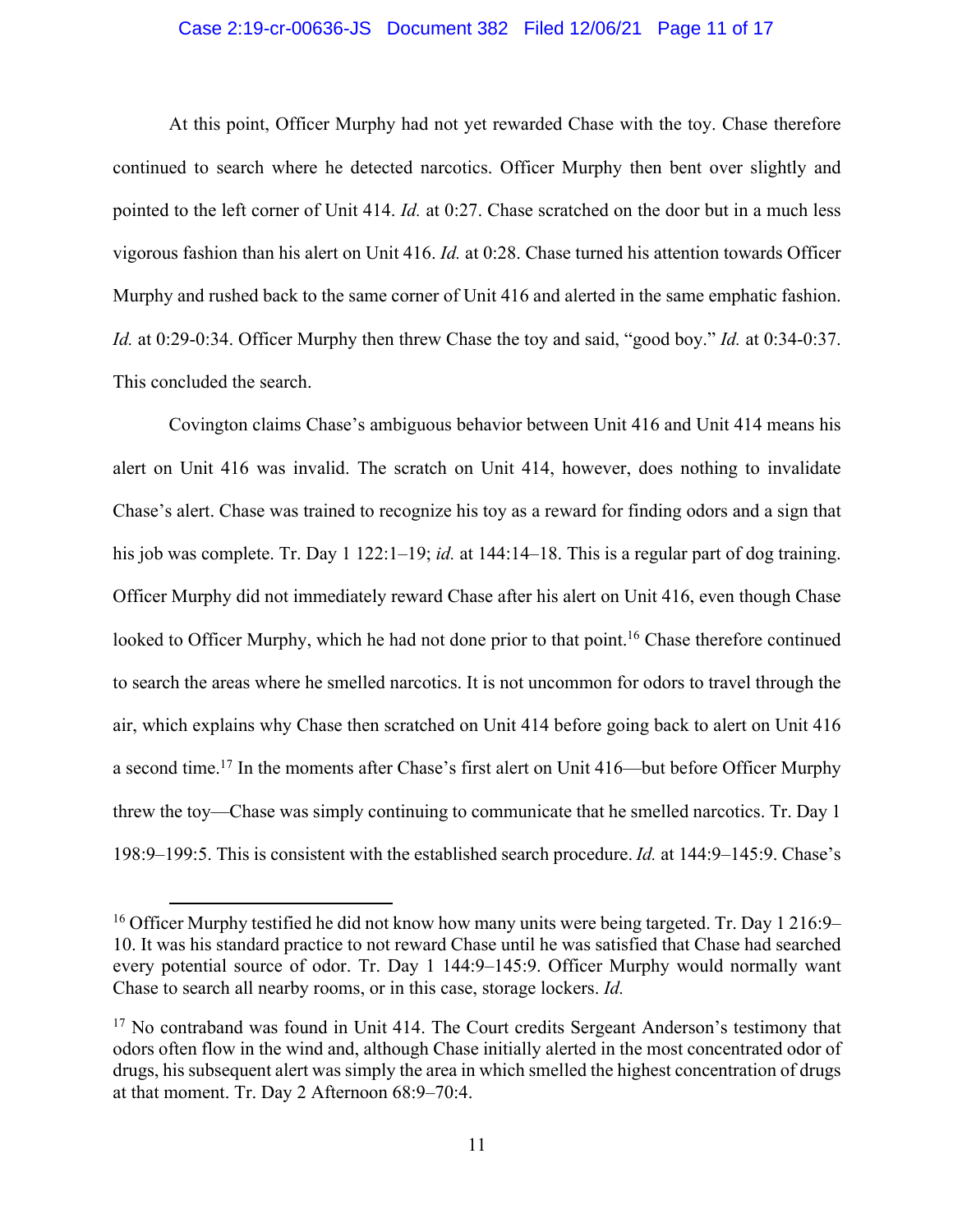#### Case 2:19-cr-00636-JS Document 382 Filed 12/06/21 Page 12 of 17

actions between the first alert on Unit 416 and the point where he caught his toy were simply confirmation that he detected narcotics in Unit 416 and that the odors had permeated the air between Unit 416 and Unit 414.

Chase's NPCA training was adequate. His alert was clear and unequivocal. He was not cued, and Officer Murphy did not demonstrate any bias. Officer Murphy and Chase's search of the U-Haul facility on September 18, 2019, was therefore valid.

#### **CONCLUSIONS OF LAW**

Covington has failed to establish that the affidavit contained deliberate false statements or that Officer Garron acted with reckless disregard. Because the investigators established probable cause based on the totality of the circumstances, the search warrant was properly issued.

A defendant has a constitutional right to impeach for veracity an affidavit of probable cause. In *Franks v. Delaware*, the Supreme Court instructed, "[t]here is, of course, a presumption of validity with respect to the affidavit supporting the search warrant." 438 U.S. 154, 171 (1978). To mandate an evidentiary hearing on the matter, however, a challenger must state "allegations of deliberate falsehood or reckless disregard for the truth, and these allegations must be accompanied by an offer of proof." *Id.* In the event the substance of the alleged falsity or reckless disregard is set aside, and the remaining evidence is insufficient to support a finding of probable cause, the defendant is entitled to a hearing in which the defendant must establish by a preponderance of the evidence that the affiant made deliberately false statements or acted with reckless disregard for the truth. *Id.* If a challenger meets this burden, and with the content of these statements set aside, the evidence was insufficient to establish probable cause, the evidence must be suppressed.

A "deliberate false statement" is "an untrue statement knowingly made with the intent to mislead" that is "intentional," "premeditated," or "fully considered." Blacks Law Dictionary (9th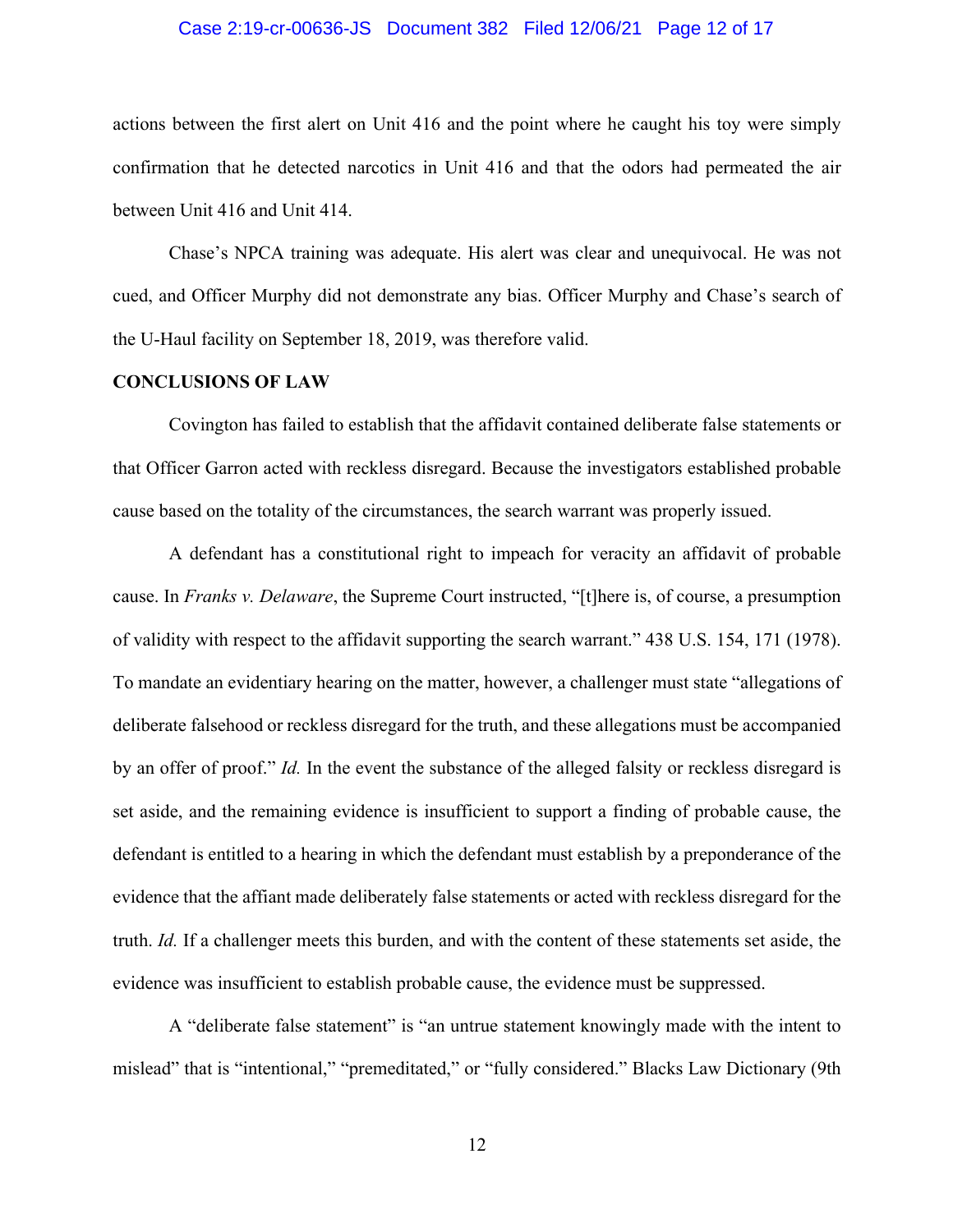#### Case 2:19-cr-00636-JS Document 382 Filed 12/06/21 Page 13 of 17

ed. 2013). "Reckless disregard" is defined as "conscious indifference to the consequence of an act." *Id.*

Probable cause to search is defined as "a fair probability that contraband or evidence of a crime will be found in a particular place." *Illinois v. Gates*, 462 U.S. 213, 238 (1983). This is a "practical, nontechnical conception" based on "common-sense conclusions about human behavior." *Id.* at 231. It is "a fluid concept—turning on the assessment of probabilities in particular factual contexts—not readily, or even usefully, reduced to a neat set of legal rules." *Id.* at 232. The existence of probable cause, in short, must be determined by an analysis of the totality of the circumstances surrounding the intrusion.

The probable cause examination has two steps. *See Ornelas v. United States*, 517 U.S. 690, 696–97 (1996). The Court must first determine the "historical facts," or the events that occurred leading up to the search. *Id.* at 696. The Court must then decide "whether these historical facts, viewed from the standpoint of an objectively reasonable police officer, amount . . . to probable cause." *Id.* Courts may accept the judgment of a law enforcement officer if it is backed by a warrant issued by a magistrate. *U.S. v. Watson*, 423 U.S. 411, 423 (1976) (citing the preference for warrants).

Facts supporting probable cause may come from the personal observations of officers individually or as part of a surveillance operation by teams of investigators. *Brinegar v. United States*, 338 U.S. 160, 172 (1949); *see also Pennsylvania v. Labron*, 518 U.S. 938, 940 (1996); *United States v. Golson*, 743 F.3d 44, 54–55 (3d Cir. 2014). Police officers may also use their experience, special training, and expertise to draw limited inferences of criminal activity from behavior that is not facially criminal. *Texas v. Brown*, 460 U.S. 730, 742–43 (1983); *United States v. Yamba*, 506 F.3d 251, 260 (3d Cir. 2007). Probable cause may be based on information from a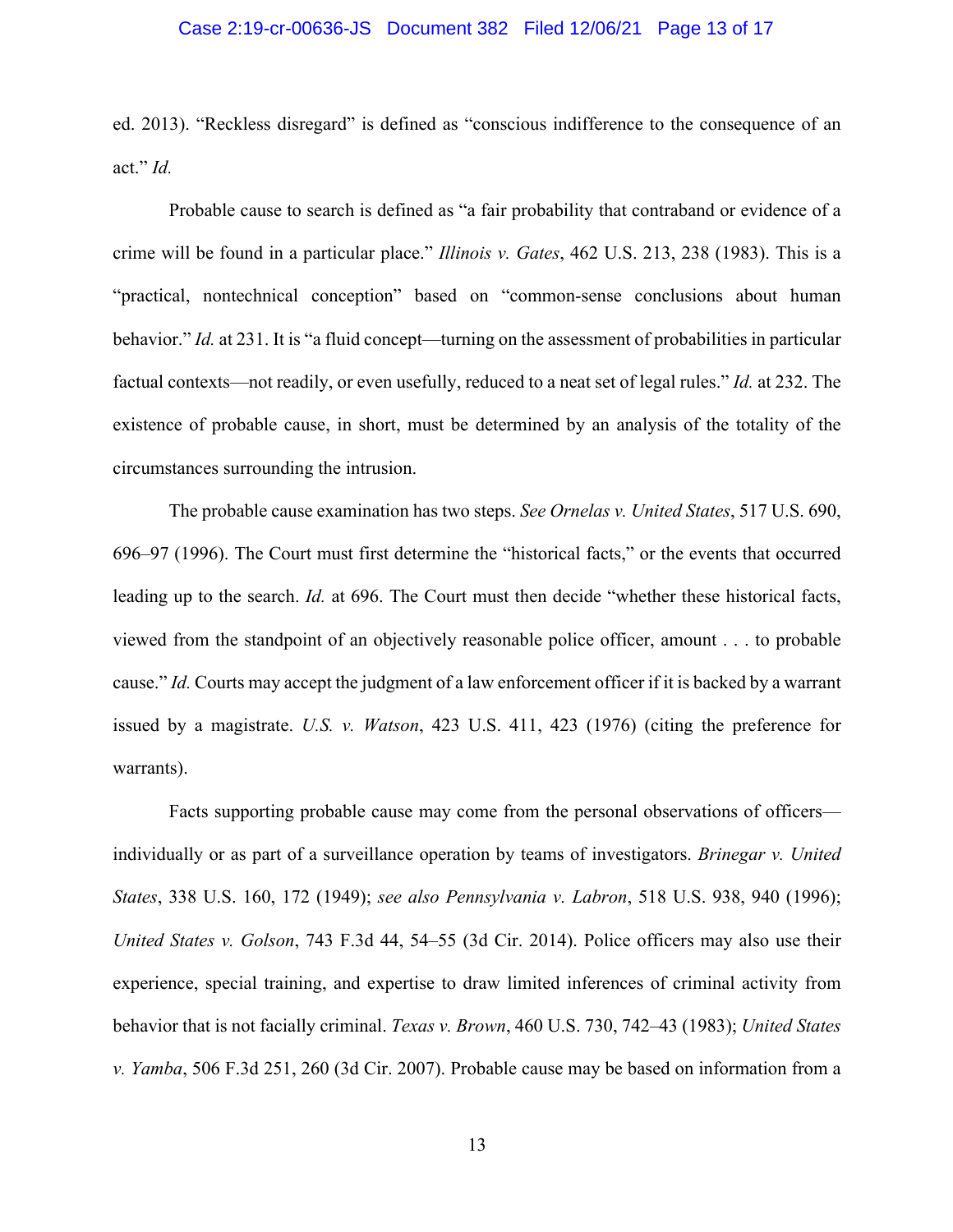#### Case 2:19-cr-00636-JS Document 382 Filed 12/06/21 Page 14 of 17

reliable, known informant or independent source, whose information can be independently corroborated. *Draper v. United States*, 358 U.S. 307, 313 (1959). Probable cause can be based on evidence discovered in plain view or during consensual searches and interviews. *See United States v. Stabile*, 633 F.3d 219, 241–42 (3d Cir. 2011); *United States v. Williams*, 898 F.3d 323, 331 (3d Cir. 2018). Finally, an informant's tip, in conjunction with a controlled drug buy or other indication of illegal activity, can provide probable cause. *United States v. Stearn*, 597 F.3d 540, 554–58 (3d Cir. 2010)

In *Florida v. Harris*, the Supreme Court applied the *Gates* probable cause analysis to canine-supplied probable cause. 568 U.S. 237 (2013). The Court rejected the notion that, "the [s]tate must in every case present an exhaustive set of records, including a log of the dog's performance in the field to establish the dog's reliability." *Id.* at 240. The Court instead expanded the *Gates* totality of the circumstances approach and stated,

[E]vidence of a dog's satisfactory performance in a certification or training program can itself provide sufficient reason to trust his alert. If a bona fide organization has certified a dog after testing his reliability in a controlled setting, a court can presume (subject to any conflicting evidence offered) that the dog's alert provides probable cause to search. The same is true, even in the absence of formal certification, if the dog has recently and successfully completed a training program that evaluated his proficiency in locating drugs. After all, law enforcement units have their own strong incentive to use effective training and certification programs, because only accurate drug detection dogs enable officers to locate contraband without incurring unnecessary risks or wasting limited time and resources.

A Defendant, however, must have an opportunity to challenge such evidence of a dog's reliability, whether by cross-examining the testifying officer or by introducing his own fact or expert witnesses. The defendant, for example, may contest the adequacy of a certification or training program, perhaps asserting that its standards are too lax or its methods faulty. So too, the defendant may examine how the dog (or handler) performed in the assessments made in those settings. Indeed, evidence of the dog's (or handler's) history in the field, although susceptible to the kind of misinterpretations we have discussed, [] may sometimes be relevant . . . And even assuming a dog is generally reliable, circumstances surrounding a particular alert may undermine the case for probable cause if, say,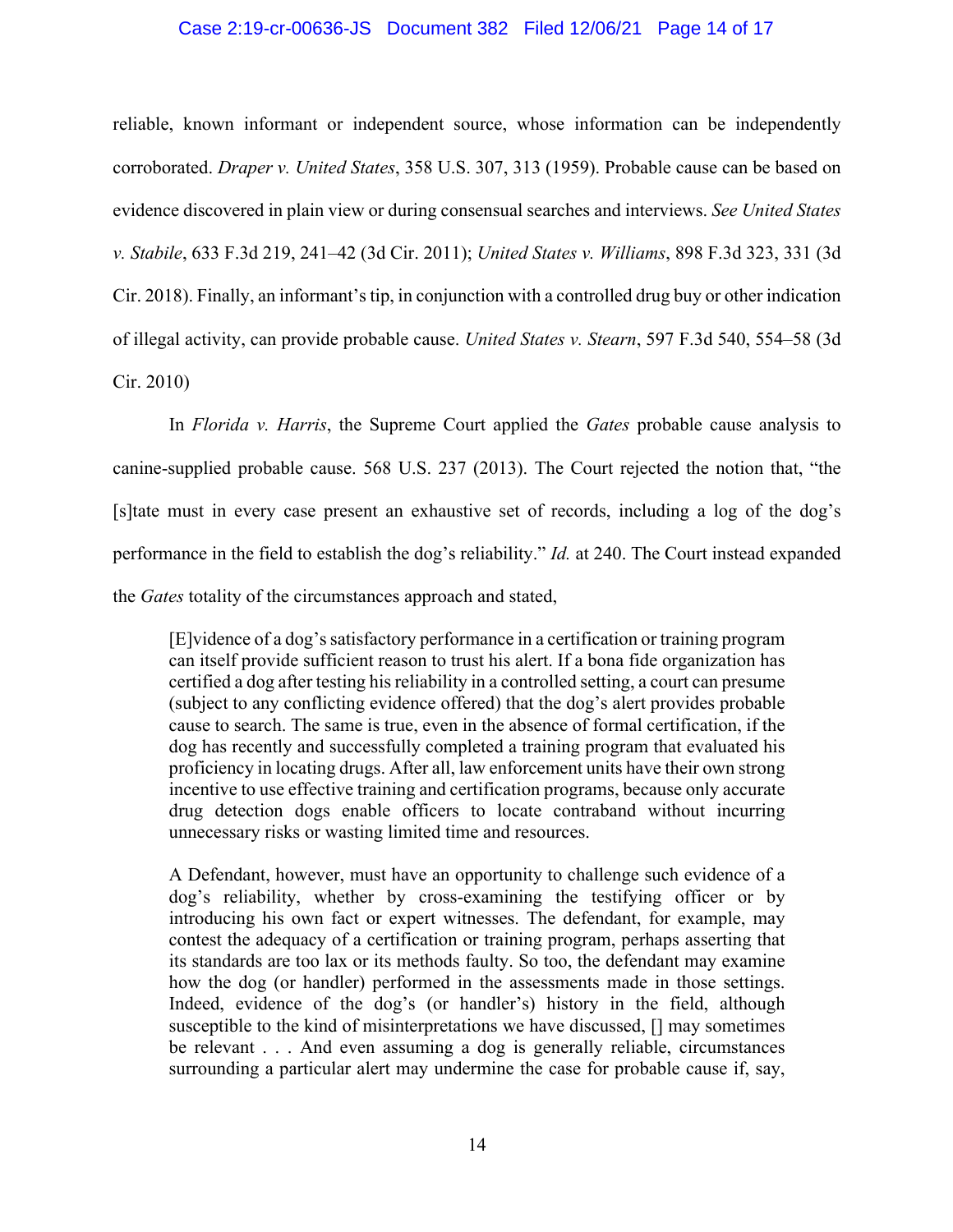#### Case 2:19-cr-00636-JS Document 382 Filed 12/06/21 Page 15 of 17

the officer cued the dog (consciously or not), or the team was working under unfamiliar conditions.

*Id.* at 246–47. The Supreme Court ultimately concluded, "[i]n short, a probable cause hearing focusing on a dog's alert should proceed much like any other." *Id.* at 247.

Officer Garron's affidavit contains inaccurate information. The challenged portion of Officer Garron's affidavit states, "Ofc. Murphy deployed K-9 Chase where Ofc. Murphy advised that Chase indicated to the presence of narcotics from within storage Unit 416. Ofc. Murphy further advised that K-9 Chase indicated for the presence of narcotics from within Storage Unit 414 as well as 416." Officer Garron is not a police dog handler. He has no professional experience handling dogs. The reason Task Force investigators called Officer Murphy was to rely on Officer Murphy and Chase's experience and training. Officer Murphy advised that Chase alerted on Unit 416. Officer Murphy believed, based on his years of experience as Chase's handler, that Chase alerted to Unit 416 and the alert was not a result of cuing or bias. The Court agrees based on the evidence and testimony presented at the suppression hearing.

Officer Garron's statement regarding Chase's alert on Unit 414, however, was not accurate. Chase did not alert to Unit 414, and Officer Murphy made no statement to that effect. Based on the evidence and testimony presented at the suppression hearing, it is not clear where this information came from. There were Task Force investigators on the scene while Chase performed the search. To an untrained eye, it may appear Chase alerted to Unit 414. But his behavior with respect to Unit 414 was simply a confirmation of his alert on Unit 416. Officer Garron's misstatement, however, was not made deliberately or with reckless disregard. The Court finds Officer Garron credible when he testified that he believed Officer Murphy advised that Chase alerted to Unit 414. Although Officer Murphy made no such statement, Covington has failed to prove by a preponderance of the evidence that Officer Garron acted deliberately or recklessly when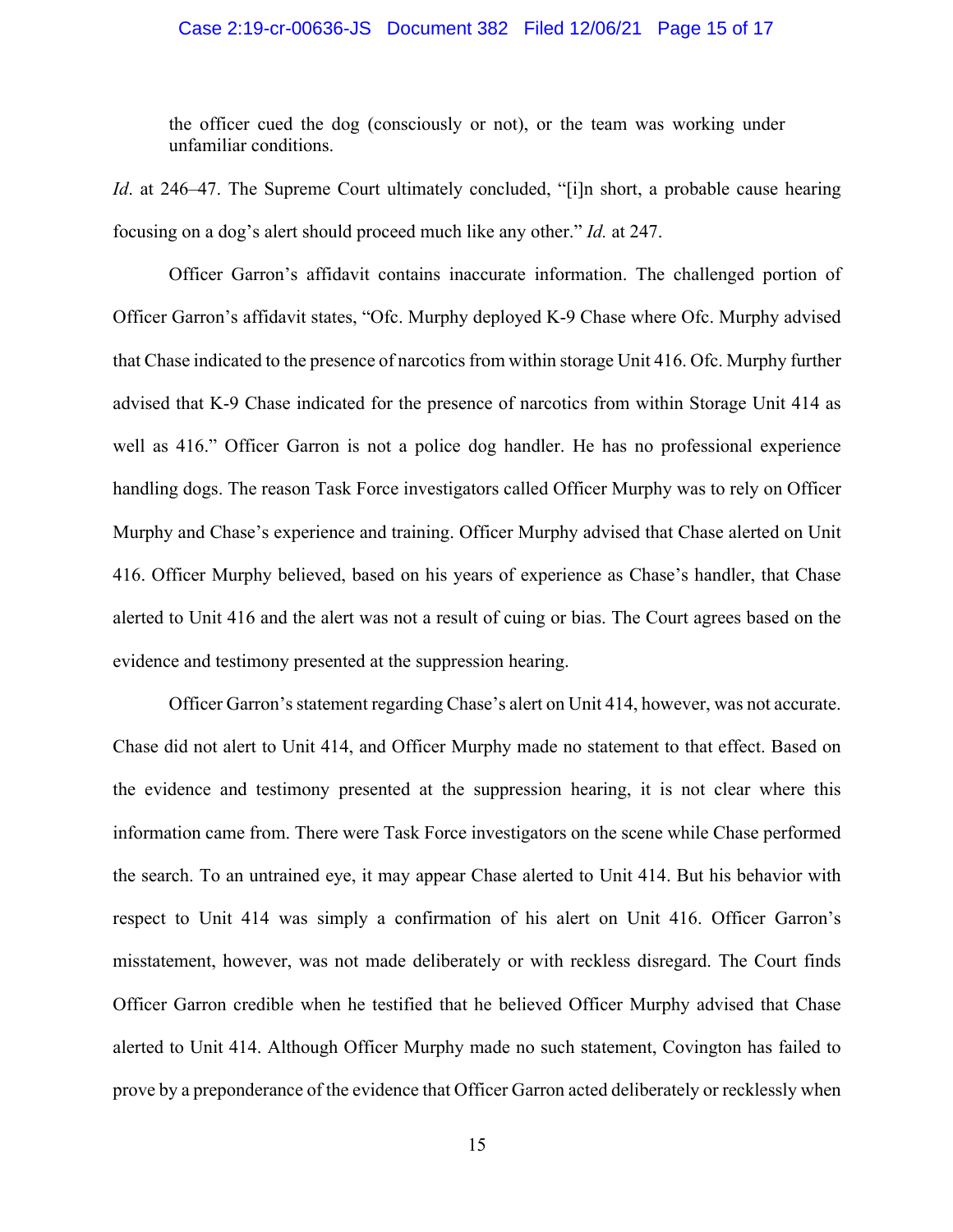#### Case 2:19-cr-00636-JS Document 382 Filed 12/06/21 Page 16 of 17

he included this information. Officer Garron's conduct therefore does not meet the requisite culpability required to strike that information from the affidavit.

Even if Chase's "alert" on Unit 414 were removed from the affidavit, however, the officers had still established probable cause to search Unit 416. Following the Supreme Court's guidance in *Florida v. Harris*, the Court has considered Chase's training and experience, and the evidence of the search in this case. Chase was trained by a bona fide organization, and his alert on Unit 416 was clear and unambiguous. Covington was given an opportunity the challenge Chase's reliability by cross examining Officer Murphy and Officer Garron and introducing his own expert witness. The Court finds Chase was reliable and the circumstances surrounding this particular search do nothing to undermine the case for probable cause.

Chase's alert was properly considered alongside with the balance of the affidavit. The Delaware County Drug Task Force was investigating Covington as part of a broader investigation into the 3rd Bone DTG. Investigators received information from a confidential human source that Covington had distributed large quantities of narcotics in the past. Investigators observed Covington sell 28 grams of cocaine to the CHS, corroborating the information the CHS supplied. Covington was observed making a series of short stops at locations the Task Force previously observed to be involved in the drug trafficking conspiracy. The CHS provided precise information about the vehicle Covington would use to distribute the drugs. Covington was observed accessing a U-Haul storage unit shortly before delivering the drugs to the CHS. A reliable drug detection dog unambiguously alerted for the presence of narcotics inside that unit. This amounts to probable cause and the issuance of the search warrant in this case was proper.